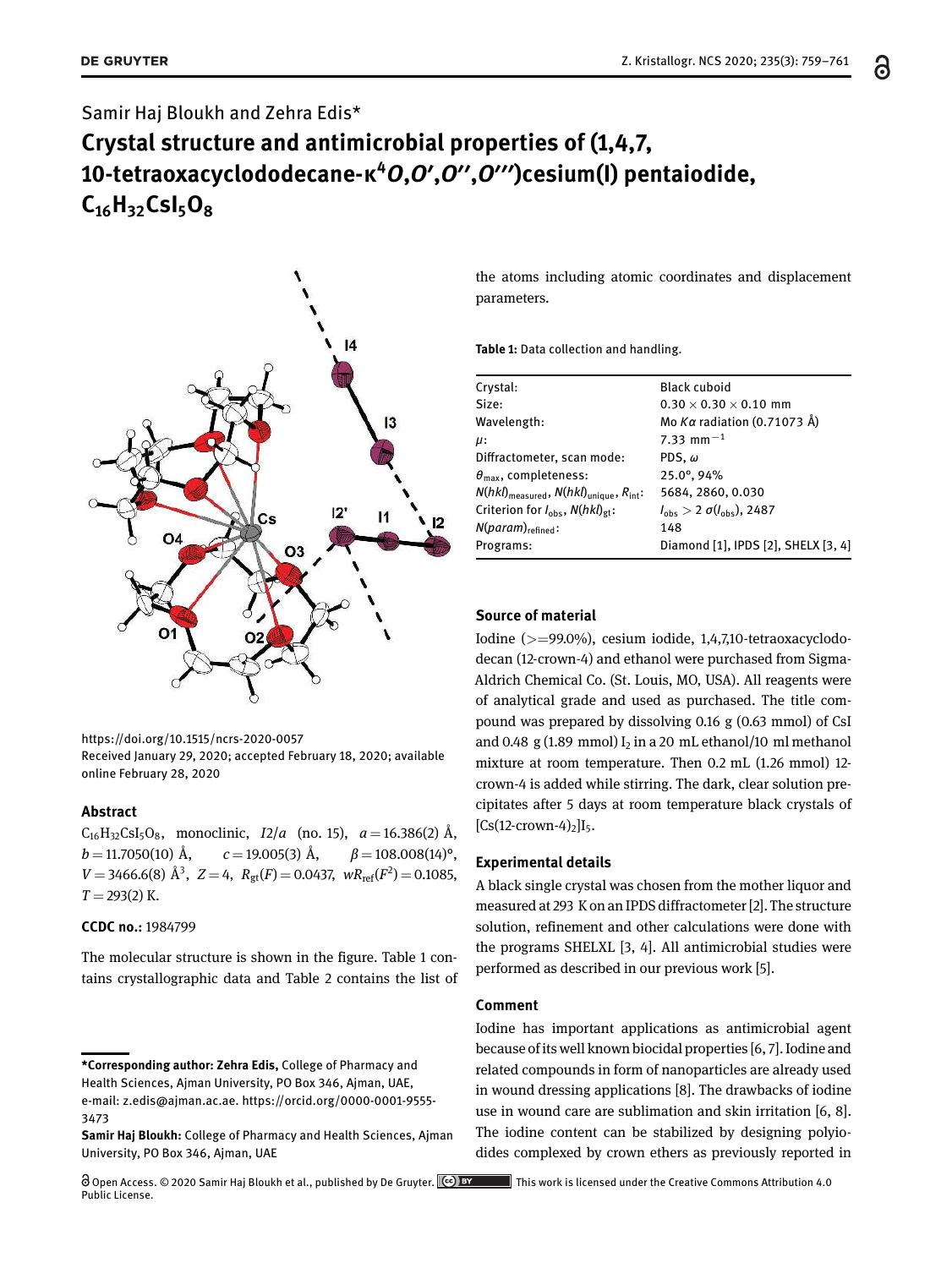**Table 2:** Fractional atomic coordinates and isotropic or equivalent isotropic displacement parameters (Å<sup>2</sup>).

| Atom             | x             | у           | z          | $U_{\text{iso}}$ */ $U_{\text{eq}}$ |
|------------------|---------------|-------------|------------|-------------------------------------|
| Cs               | 0.250000      | 0.32510(5)  | 0.500000   | 0.0404(2)                           |
| 1                | 0.250000      | 0.70462(6)  | 0.500000   | 0.0437(2)                           |
| 12               | 0.24493(3)    | 0.70796(5)  | 0.34433(3) | 0.0509(2)                           |
| $\overline{13}$  | 0.07725(4)    | 0.51639(5)  | 0.27633(3) | 0.0516(2)                           |
| 4                | $-0.06144(4)$ | 0.37426(4)  | 0.22230(2) | 0.0508(2)                           |
| 01               | 0.4132(4)     | 0.1738(6)   | 0.5618(3)  | 0.0622(16)                          |
| 02               | 0.4332(4)     | 0.3771(5)   | 0.4876(3)  | 0.0554(13)                          |
| 03               | 0.3138(4)     | 0.3016(5)   | 0.3545(3)  | 0.0559(15)                          |
| 04               | 0.2921(4)     | 0.0959(5)   | 0.4279(4)  | 0.0620(15)                          |
| C <sub>1</sub>   | 0.4931(7)     | 0.2045(10)  | 0.5599(5)  | 0.076(3)                            |
| H <sub>1</sub> A | 0.504180      | 0.171193    | 0.517043   | $0.092*$                            |
| H1B              | 0.536615      | 0.177647    | 0.604045   | $0.092*$                            |
| C <sub>2</sub>   | 0.4951(6)     | 0.3297(9)   | 0.5560(5)  | 0.066(3)                            |
| H <sub>2</sub> A | 0.552593      | 0.353692    | 0.558440   | $0.079*$                            |
| H2B              | 0.482476      | 0.361265    | 0.598651   | $0.079*$                            |
| C <sub>3</sub>   | 0.4593(6)     | 0.3638(9)   | 0.4255(4)  | 0.062(2)                            |
| H <sub>3</sub> A | 0.480532      | 0.286993    | 0.423253   | $0.074*$                            |
| H <sub>3</sub> B | 0.504519      | 0.417736    | 0.426237   | $0.074*$                            |
| C <sub>4</sub>   | 0.3826(6)     | 0.3858(7)   | 0.3617(4)  | 0.054(2)                            |
| H4A              | 0.360721      | 0.461366    | 0.366748   | $0.065*$                            |
| H <sub>4</sub> B | 0.398926      | 0.385145    | 0.316819   | $0.065*$                            |
| C <sub>5</sub>   | 0.3286(6)     | 0.1971(7)   | 0.3276(4)  | 0.054(2)                            |
| H <sub>5</sub> A | 0.388029      | 0.174850    | 0.349861   | $0.065*$                            |
| H <sub>5</sub> B | 0.316729      | 0.200859    | 0.274391   | $0.065*$                            |
| C <sub>6</sub>   | 0.2711(6)     | 0.1133(8)   | 0.3465(4)  | 0.055(2)                            |
| H6A              | 0.275470      | 0.040790    | 0.323199   | $0.066*$                            |
| H6B              | 0.212256      | 0.139616    | 0.326735   | $0.066*$                            |
| C <sub>7</sub>   | 0.3660(6)     | 0.0329(8)   | 0.4599(5)  | 0.067(2)                            |
| H7A              | 0.411653      | 0.058069    | 0.440996   | $0.080*$                            |
| H7B              | 0.355311      | $-0.047501$ | 0.448353   | $0.080*$                            |
| C <sub>8</sub>   | 0.3903(6)     | 0.0506(7)   | 0.5391(5)  | 0.065(3)                            |
| H <sub>8</sub> A | 0.439129      | 0.002333    | 0.562963   | $0.078*$                            |
| H8B              | 0.343159      | 0.027207    | 0.556632   | $0.078*$                            |

our group [9, 10]. Triiodides with halogen bonding are usually stable compounds with many potential applications [11–13]. Triiodides with halogen bonding can be used as antimicrobial agents because they are stable and gradually release free iodine [5]. In these compounds, the released free iodine interacts with cell membranes and leads to protein oxidation [5, 6, 8].

Pentaiodides may have also microbicidal properties and are generally formed by combination of iodine and triiodide units [14–16]. Many interesting compounds have been reported so far [9, 17, 18]. We synthesized the cesium-12 crown-4 polyiodide and redetermined its structure as a pentaiodide. The two crown ether molecules form a sandwich complex around the cation like in our previous compounds [5, 9, 10]. The anionic structure consists of a remarkable  $\mathrm{I}_5^-$  polymer, which has similarity to the anionic structure in nicotine-1,1′-diiumbis(triiodide)-diiodine (1/1) [16].

In our title compound  $[Cs(12-crown-4)_2]I_5$ , the asymmetric unit contains symmetrical, linear triiodide anions  $I_3^$ with crystallographic symmetry of a 2-fold axis. Two iodine

molecules (I3-I4) are weakly connected to these symmetric triiodide (I2-I1-I2′) halogen bond donor. The resulting pentaiodide structure is a zig-zag chain. The bond lengths and angles within this structure is in expected ranges [16], which is also true for the cationic Cs(I) complex [9] and are further examples of a three-center-system [I-I-I]<sup>−</sup> with halogen bonding as our previously reported triiodides [5, 9, 10]. This compound is the ideal candidate to act as an antimicrobial agent. Therefore we investigated its inhibitory effects on common microorganisms.

 $[Cs(12-crown-4)<sub>2</sub>]I<sub>5</sub>$  exhibited antimicrobial activity against several pathogens. The disc diffusion and agar well assays revealed strong antimicrobial activity against the reference strains *Candida albicans* WDCM 00054 (zone of inhibition ZOI = 47 mm), *Escherichia coli* WDCM 00013 (ZOI = 15 mm), *Streptococcus pyogenes* ATCC 19615 (ZOI = 25 mm) and the clinical sample *Streptococcus pneumoniae* (ZOI = 26 mm). Our previous compound [Na(12crown-4)<sub>2</sub>] $I_3$  acted as a strong antifungal and broad-spectrum bacteriocidal agent [5]. In comparison, the same reference strain *C. albicans* WDCM 00054 was inhibited less strongly  $(ZOI = 40$  mm). The Gram negative *E*. *coli* was in comparison to  $[Cs(12-crown-4)_2]I_5$  less resistant  $(ZOI = 23 mm)$  to the triiodide [5]. The Gram positive bacteria *S. pyogenes* showed a larger inhibition zone of 34 mm in  $[Na(12-crown-4)_2]I_3$ , while *S. pneumoniae* (ZOI = 28 mm) exhibited a slightly stronger result than in the pentaiodide  $[Cs(12-crown-4)_2]I_5$ .

These results support our hypothesis, that polyiodides can be used as antimicrobial agents. Once the complex compound interacts with the microbial cell membranes by electrostatic interactions, the title compound decomposes and results in controlled free molecular iodine release [5].

**Acknowledgements:** We are grateful to Ajman University, Ajman, UAE for funding this research by the Ajman University-IRG Research Grant (2019-IRG-PH-5). We express our deep grattitude to Guido J. Reiss for kindly managing our structural data.

#### **References**

- 1. Brandenburg, K.: DIAMOND. Visual Crystal Structure Information System. Ver. 4.0. Crystal Impact, Bonn, Germany (2015).
- 2. Stoe & Cie. IPDS Software. Version 2.90. Stoe & Cie, Darmstadt, Germany (1999).
- 3. Sheldrick, G. M.: SHELXT Integrated space-group and crystal-structure determination. Acta Crystallogr. **A71** (2015)  $3 - 8$ .
- 4. Sheldrick, G. M.: Crystal structure refinement with SHELXL. Acta Crystallogr. **C71** (2015) 3-8.
- 5. Edis, Z.; Haj Bloukh, S.; Abu Sara, H.; Bhakhoa, H.; Rhyman, L.; Ramasami, P.: "Smart" triiodide compounds: does halogen